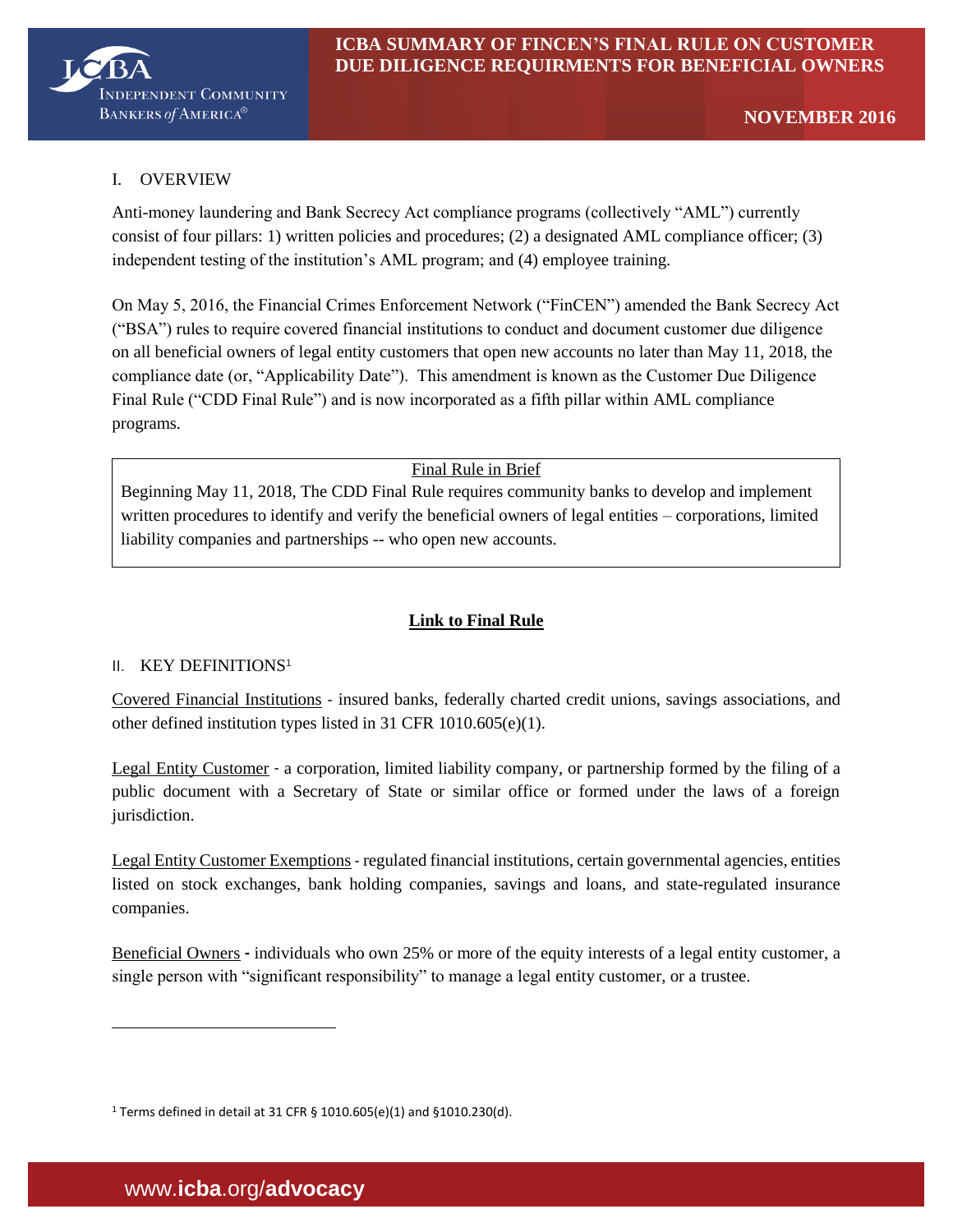New Account **-** an account opened at a covered financial institution by a legal entity customer on or after the applicability date.

# III. PROVISIONS

## Customer Due Diligence (CDD)

The new CDD Final Rule requires covered financial institutions to implement written procedures to identify and verify a legal entity customer's beneficial owner(s) at the time a new account is opened unless the customer or account is exempt. CDD procedures must contain required elements of a community bank's customer identification program (CIP).

Beginning May 11, 2018, community banks must comply with the CDD Final Rule either by obtaining required information on the standard certification form found at the bottom of the rule by clicking **[Appendix A to the Final Rule](http://www.ecfr.gov/cgi-bin/text-idx?SID=bdf6d186d724fb7f5cba7c6aed9f09a1&mc=true&node=pt31.3.1010&rgn=div5#se31.3.1010_1230)** or by any other means that allows the institution to collect the required information. A financial institution that does not use the Certification Form may rely on information provided by the customer, only if, it has "no knowledge of facts that would reasonably call into question the reliability of the information." While use of the Certification Form provides a convenience, FinCEN does not provide a safe harbor in regards to compliance. The method used to comply with this requirement must be incorporated into the covered institution's Anti-Money Laundering Compliance Program.

#### New Account

The beneficial owner definition applies to new accounts only. It should be noted that while this rule does not require obtaining information on existing beneficiary customer accounts, it does, however, apply to existing beneficiary customers that open a new account on or after the Applicability Date. The need to obtain CDD information from a legal entity customer with an account that existed before the Applicability Date may arise if, during risk-based monitoring, the covered financial institution becomes aware of facts or circumstances that warrant it to identify and verify the customer.

#### Developing Customer Risk Profiles

The CDD Final Rule requires covered financial institutions to develop a risk profile based on the information collected at account opening. Such information is designed to establish a baseline of activity to detect (and potentially report) suspicious activity within the account.

## On-Going Monitoring

The CDD Final Rule adds explicit requirements to the core pillars that are currently included within the AML program rules. The rule adds a fifth pillar that includes understanding the nature and purpose of customer relationships and conducting ongoing monitoring.

While the CDD Final Rule does not require covered financial institutions to obtain updated beneficial ownership information from legal entity customers, the institution is required to obtain such information when it learns of new information, new facts, a change of beneficial ownership, etc., discovered by riskbased monitoring. Additionally, as it is incorporated into the AML program core pillars, community banks should use beneficial ownership information as they use other information they gather regarding customers through their CIP procedures, including for compliance with the Office of Foreign Assets Control (OFAC) regulations, and the currency transaction reporting (CTR) aggregation requirements.

# www.**icba**.org/**[advocacy](http://www.icba.org/advocacy) 2**